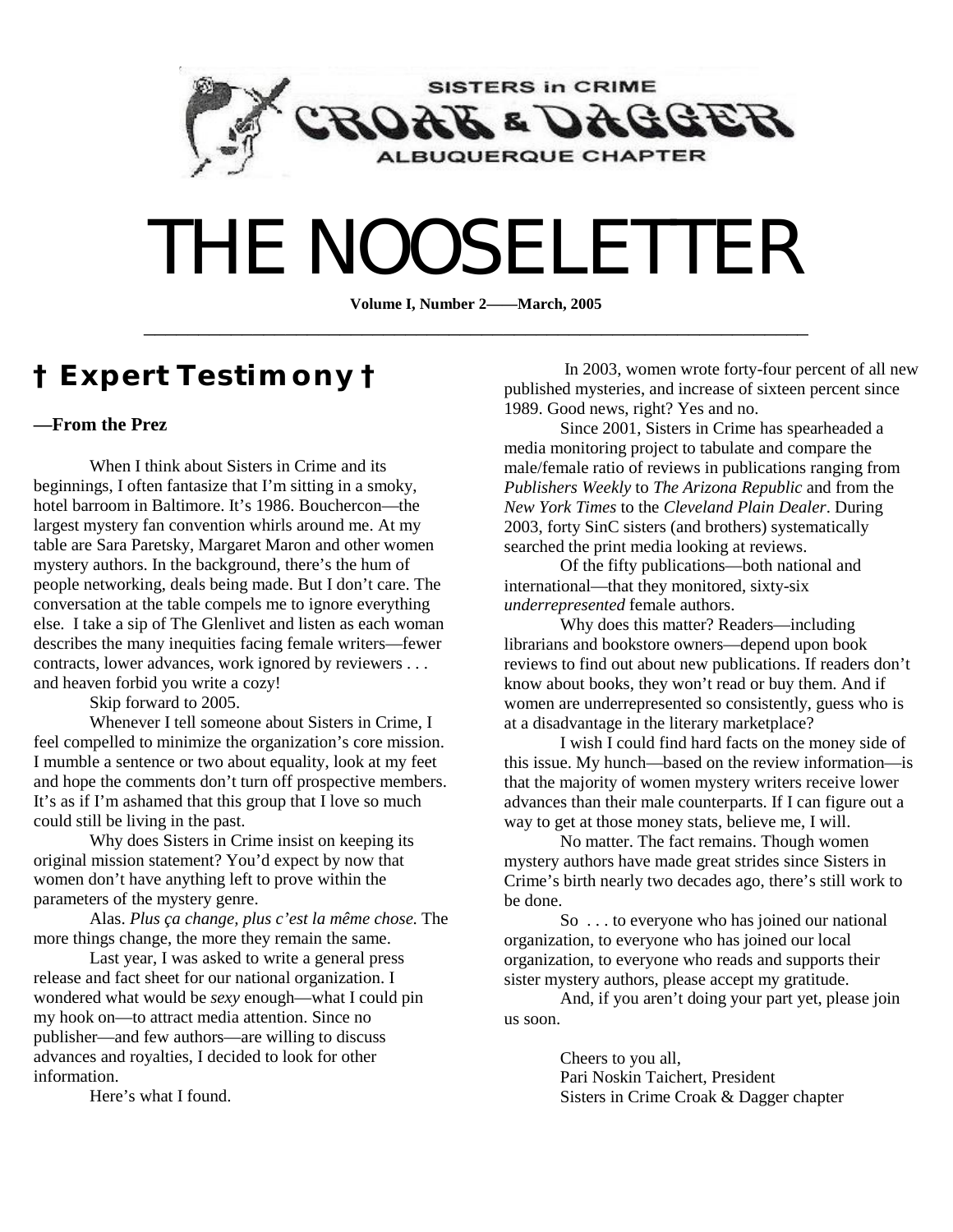### **And the Nominees Are:**

**Mystery Writers of America** has announced its Nominees for the Edgar Allan Poe Awards 2005, honoring the best in mystery fiction, non-fiction, television and film published or produced in 2004. The Edgar Awards will be presented to the winners at our 59th Gala Banquet, April 28, 2005 at the Grand Hyatt Hotel, New York City.

### BEST NOVEL

Evan's Gate by Rhys Bowen (St. Martin's Minotaur) By a Spider's Thread by Laura Lippman (William Morrow)

Remembering Sarah by Chris Mooney (Atria Books) California Girl by T. Jefferson Parker (William Morrow) Out of the Deep I Cry by Julia Spencer-Fleming (St. Martin's Minotaur)

BEST FIRST NOVEL BY AN AMERICAN AUTHOR Little Girl Lost by Richard Aleas (Hard Case Crime) Relative Danger by Charles Benoit (Poisoned Pen Press) Cloud Atlas by Liam Callanan (Delacorte Press) Tonight I Said Goodbye by Michael Koryta (St. Martin's Minotaur) Country of Origin by Don Lee (W.W. Norton &

Company)

Bahamarama by Bob Morris (St. Martin's Minotaur)

### BEST PAPERBACK ORIGINAL

The Librarian by Larry Beinhart (Nation Books) Into the Web by Thomas H. Cook (Bantam) Dead Men Rise Up Never by Ron Faust (Dell) Twelve-Step Fandango by Chris Haslam (Dark Alley) The Confession by Domenic Stansberry (Hard Case Crime)

### BEST CRITICAL/BIOGRAPHICAL

The New Annotated Sherlock Holmes: The Complete Short Stories edited by Leslie S. Klinger (W.W. Norton) Latin American Mystery Writers: An A-to-Z Guide by Daniel B. Lockhart (Greenwood Press) Booze and the Private Eye: Alcohol in the Hard-Boiled Novel by Rita Elizabeth Rippetoe (McFarland & Co.) The Life of Graham Greene, Vol. 3: 1956-1991 by Norman Sherry (Viking Books)

### BEST FACT CRIME

Ready for the People: My Most Chilling Cases as Prosecutor by Marissa N. Batt (Arcade Publishing) Conviction: Solving the Moxley Murder: A Reporter and a Detective's Twenty-Year Search for Justice by Leonard Levitt (Regan Books) Forensics for Dummies by D.P. Lyle, MD (Wiley Publishing - For Dummies) Are You There Alone?: The Unspeakable Crime of Andrea Yates by Suzanne O'Malley (Simon & Schuster) Ballad of the Whiskey Robber: A True Story of Bank Heists, Ice Hockey, Transylvanian Pelt Smuggling, Moonlighting Detectives, and Broken Hearts by Julian Rubinstein (Little, Brown) Green River, Running Red: The Real Story of the Green River Killer - America's Deadliest Serial Murderer by Ann Rule (Free Press)

### BEST SHORT STORY

"Something About a Scar" - Anything You Say Can and Will Be Used Against You by Laurie Lynn Drummond (HarperCollins) "The Widow of Slane" by Terence Faherty (EQMM - March/April 2004) "The Book Signing" - Brooklyn Noir by Pete Hamill (Akashic Books) "Adventure of the Missing Detective" - Sherlock Holmes: The Hidden Years by Gary Lovisi (St. Martin's Minotaur) "Imitate the Sun" by Luke Sholer (EQMM - November 2004)

### BEST YOUNG ADULT

Story Time by Edward Bloor (Harcourt Children's Books) In Darkness, Death by Dorothy & Thomas Hoobler (Philomel Books) Jude by Kate Morgenroth (Simon & Schuster Children's Publishing) The Book of Dead Days by Marcus Sedgwick (Wendy Lamb Books) Missing Abby by Lee Weatherly (David Fickling Books)

### BEST JUVENILE

Chasing Vermeer by Blue Balliett (Scholastic Press) Assassin: The Lady Grace Mysteries by Patricia Finney (Delacorte Books for Young Readers) Abduction! by Peg Kehret (Dutton Children's Books) Looking for Bobowicz by Daniel Pinkwater (HarperCollins Children's Books)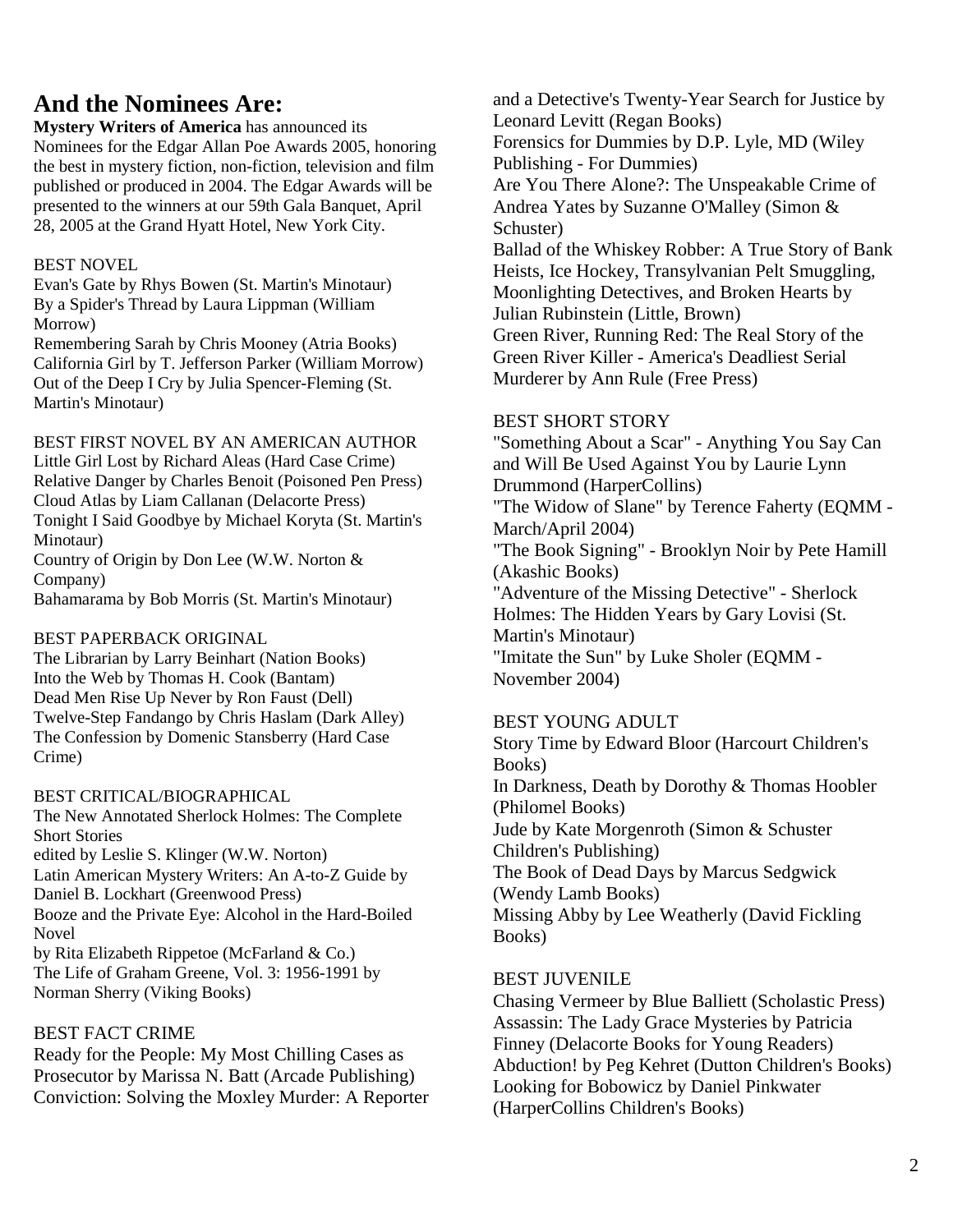The Unseen by Zilpha Keatley Snyder (Delacorte Books for Young Readers)

### BEST PLAY

Spatter Pattern (Or, How I Got Away With It) by Neal Bell (Playwrights Horizons) Eliot Ness: An Untouchable Life by Max Allan Collins (The Art House) An Evening of Murder and the Like by Edward Musto (Barrow Group Studio Theatre)

### BEST TELEVISION EPISODE TELEPLAY

Law & Order: Criminal Intent - "Want", Teleplay by Elizabeth Benjamin. Story by René Balcer & Elizabeth Benjamin

Law & Order: Criminal Intent - "Conscience", Teleplay by Gerry Conway. Story by René Balcer & Gerry Conway

Law & Order: Criminal Intent - "Consumed",

Teleplay by Warren Leight. Story by Ren Balcer & Warren Leight

Law & Order: Criminal Intent - "Pas De Deux", Teleplay by Warren Leight. Story by René Balcer & Warren Leight

Monk - "Mr. Monk and the Girl Who Cried Wolf", Teleplay by Hy Conrad

### BEST TELEVISION FEATURE OR MINI-SERIES TELEPLAY

State of Play by Paul Abbott (BBC America) Prime Suspect 6: The Last Witness by Peter Berry (Granada TV & WGBH Boston) Death in Holy Orders by Robert Jones, based on the novel by P.D. James (BBC Worldwide) Amnesia by Chris Lang (BBC America) "The Darkness of Light" - Wire in the Blood by Alan Whiting (Coastal Productions)

### BEST MOTION PICTURE SCREENPLAY

A Very Long Engagement - Screenplay by Jean-Pierre Jeunet, based on the Novel by Sebastien Japrisot (2003 Productions) The Bourne Supremacy - Screenplay by Tony Gilroy,

based on the Novel by Robert Ludlam. (The Kennedy/Marshall Company, Universal Pictures, Hypnotic)

Collateral by Stuart Beattie (DreamWorks SKG) I'm Not Scared - Screenplay by Francesca Marciano, based on the Novel by Niccolo Ammaniti. (Miramax Films)

Maria Full of Grace - Screenplay by Joshua Marston (HBO Films)

### ROBERT L. FISH MEMORIAL AWARD Thomas Morrissey "Can't Catch Me" - Brooklyn Noir (Akashic Books)

GRAND MASTER Marcia Muller

### ELLERY QUEEN AWARD

Carolyn Marino, Vice President/Executive Editor, **HarperCollins** 

### RAVEN AWARDS

Cape Cod Radio Mystery Theatre (founded by Steve Oney) DorothyL listserv (founded by Diane Kovacs and Kara Robinson Murder by the Book, Houston, TX (Martha Farrington, Owner)

### SPECIAL EDGAR AWARDS

David Chase (writer/producer - The Sopranos, The Rockford Files, Kolchak: The Night Stalker and many other breakthrough TV shows) Tom Fontana (writer/producer - Homicide: Life on the Street, Oz, and The Jury and many other breakthrough TV shows)

### THE SIMON & SCHUSTER-MARY HIGGINS CLARK AWARD

Perfect Sax by Jerrilyn Farmer (William Morrow/Avon) The Drowning Tree by Carol Goodman (Ballantine Books) Scent of a Killer by Christiane Heggan (MIRA Books) Grave Endings by Rochelle Krich (Ballantine Books) Murder in a Mill Town by P.B. Ryan (Berkley Prime Crime)

**For only twenty dollars a year, you can become one of us. Enjoy the benefits of book discounts, free book exchange, guest speakers, and, best of all, good**  company! Croak & Dagger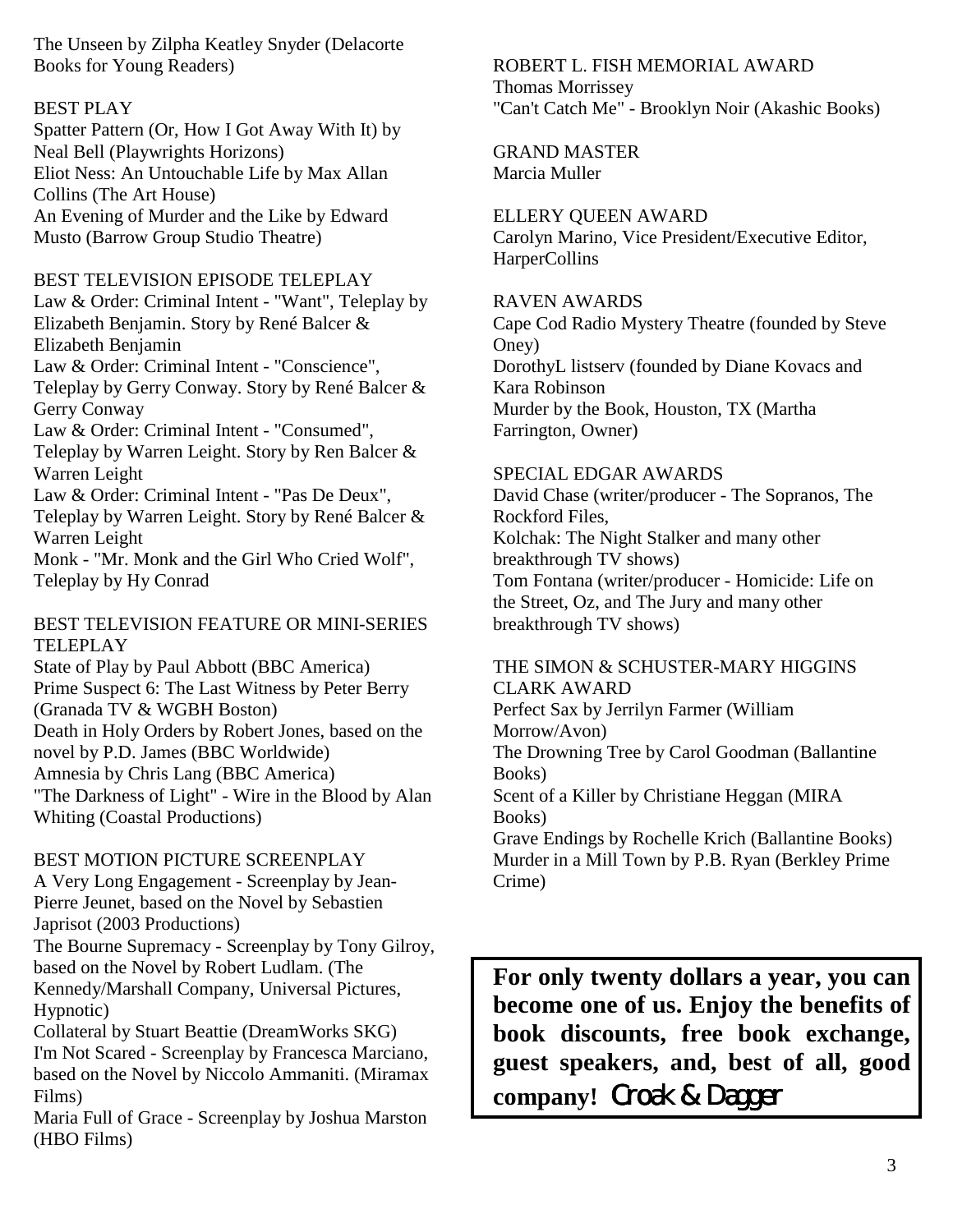## **And more awards…**

**Malice Domestic** is pleased to announce the slate of nominees for the Agatha Awards for the best mystery works of 2004.

### **Best Novel**

**We'll Always Have Parrots by Donna Andrews, Thomas Dunne Books** 

**By a Spider's Thread by Laura Lippman, HarperCollins** 

**High Country Fall by Margaret Maron, Mysterious Press** 

**The Pearl Diver by Sujata Massey, HarperCollins** 

**Birds of a Feather by Jacqueline Winspear, Soho Press** 

#### **Best First Novel**

**Till The Cows Come Home by Judy Clemens, Poisoned Pen Press** 

**Arson and Old Lace by Patricia Harwin, Pocket Books** 

**I Dreamed I Married Perry Mason by Susan Kandel, HarperCollins** 

**Dating Dead Men by Harley Jane Kozak, Doubleday** 

**The Clovis Incident: A Mystery by Pari Noskin Taichert, University of New Mexico Press** 

#### **Best Nonfiction**

**Private Eye-Lashes: Radio's Lady Detectives by Jack French, Bear Manor Media** 

**The New Annotated Sherlock Holmes: The Complete Short Stories, edited with notes by Leslie Klinger, W. W. Norton & Company** 

#### **Best Short Story**

**"The Butler Didn't Do It" by Maria Y. Lima from Chesapeake Crimes, Coordinating Editor: Donna Andrews, Quiet Storm Publishing** 

**"The Two Marys" by Katherine Hall Page from Mistletoe and Mayhem, Avon Books** 

**"Wedding Knife" by Elaine Viets from Chesapeake Crimes, Coordinating Editor: Donna Andrews, Quiet Storm Publishing** 

#### **Best Children's/Young Adult Novel**

**Chasing Vermeer by Blue Balliett, Scholastic Press** 

**Betrayal at Cross Creek by Kathleen Ernst, American Girl** 

**Green Streak: A Zeke Armstrong Mystery by Daniel J. Hale and Matthew LaBrot, Top Publications**

Those attending the Malice Domestic conference (April 29 - May 1, 2005) will vote for the winners of the awards. The winners will be acknowledged and receive their awards at the Agatha Banquet on April 30, 2005 at the Crystal Gateway Marriott hotel in Arlington, Virginia. To learn more about Malice Domestic or how to register for the conference, please visit the web site at www.malicedomestic.org.

**\_\_\_\_\_\_\_\_\_\_\_\_\_\_\_\_\_\_\_\_\_\_\_\_\_** 

### **Bits of Evidence**

"A midlist author is one whose books are well received but have failed to make a commercial breakthrough; whose work sells solidly but unspectacularly, who's well known within the writing community but the majority of book buyers have never heard his name."

**-David Armstrong, "How Not to Write a Novel: Confessions of a Midlist Author," 2003** 

**Anonymous Excerpts from the Unacknowledged, Unpublished Publishing glossary of Terms:** 

When they say: "Americans read trash, not meaningful books like yours, you'd need to worry if your books were commercially successful." What that means: "Your next advance—if there is one—will be half the size of your last"

**READ MORE AT:**  www.salon.com/books/feature/2004/03/22/midlist/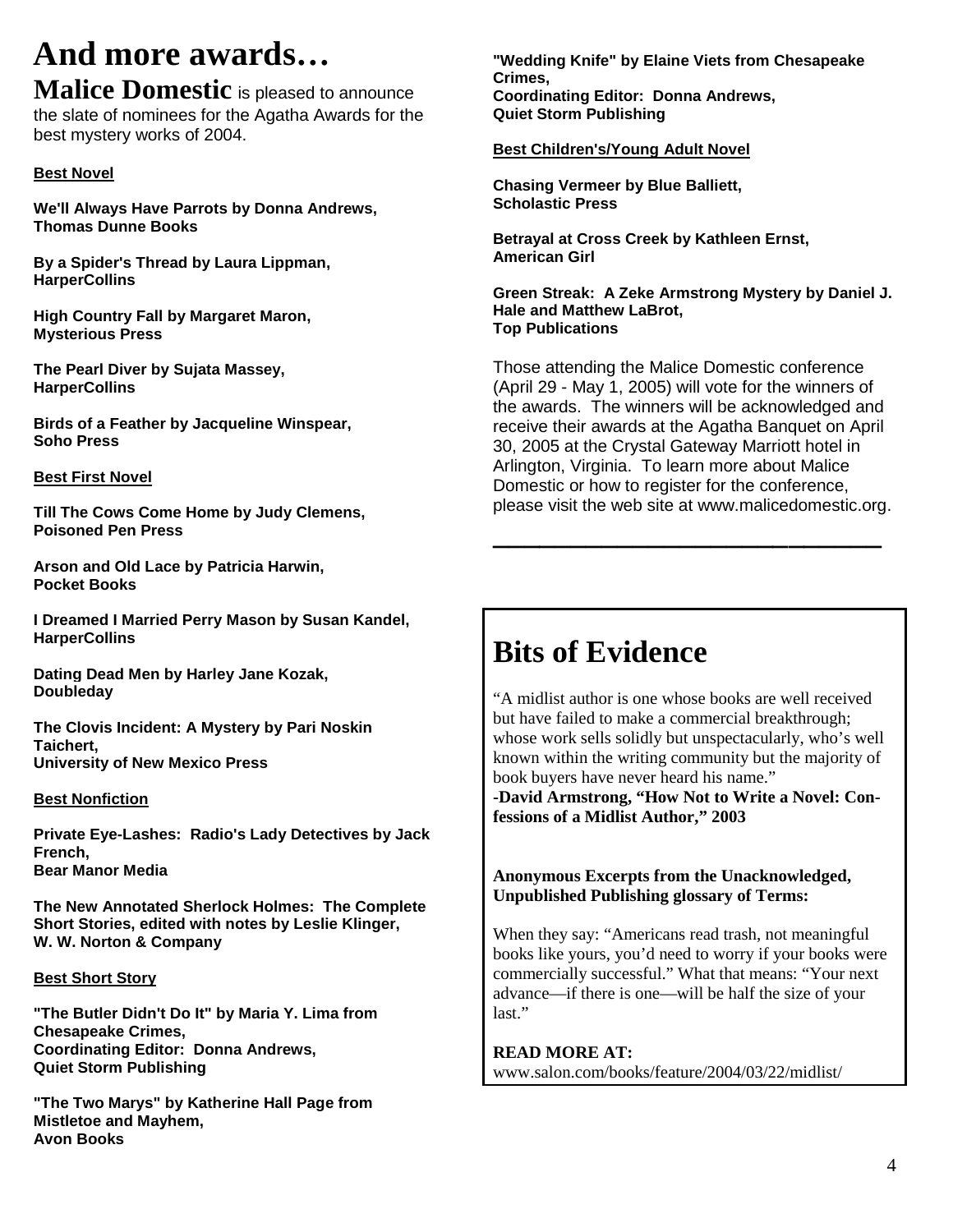### **CLIFF'S OLD-TIME CRIME OBSCURIA—By Cliff Gravel**

Match 'em up—Answers at the next meeting.

#### **THE CHARACTERS**

Tommy & Tuppence Nick & Nora Charles \_\_\_Mr. & Mrs. North Batman & Robin Philip Marlowe Philo Vance \_\_\_Phillip Trent \_\_\_Barnaby Trent \_\_\_The Thin Man \_\_\_The Fat Man Nero Wolfe \_\_\_Bulldog Drummond \_\_\_The Falcon \_\_\_The Green Hornet Prof. Moriarty \_\_\_Dr. Fu Manchu \_\_\_Dr. Gideon Fell Gideon Oliver Doc Savage Doc Long \_\_\_Brother Cadfael \_\_\_Father Brown \_\_\_Boston Blackie \_\_\_Harry Lime \_\_\_The Saint \_\_\_Ellery Queen Judge Dee \_\_\_Superintendent Alleyn \_\_\_Inspector Morse \_\_\_Sir Henry Merrivale Lord Peter Wimsey \_\_\_The Phantom \_\_\_The Shadow \_\_\_Miss Marple \_\_\_Miss Withers \_\_\_Mr. Wong \_\_\_Mr. Moto \_\_\_Fearless Fosdick \_\_\_The Hardy Boys \_\_\_George Smiley \_\_\_Sam Spade \_\_\_Mike Hammer Horace Rumpole Perry Mason Lew Archer \_\_\_Jessica Fletcher \_\_\_Richard Diamond \_\_\_Arsine Lupin \_\_\_Auguste Dupin \_\_Albert Campion Adam Dalgliesh \_\_\_Charlie Chan \_\_\_Dick Tracy Nancy Drew Nick Carter \_\_\_Mike Shane

#### **THE AUTHORS**

- 1. Ellis Peters
- 2. Lee Falk
- 3. John Dickson Carr
- 4. R. H. van Gulik
- 5. John Coryell
- 6. Henry Trendle
- 7. G. K. Chesterton
- 8. Margery Allingham
- 9. Carlton Morse
- 10. Dashiell Hammet
- 11. Maurice Leblanc
- 12. E. Bently & C. Rice
- 13. Stuart Palmer
- 14. S. S. Van Dine
- 15. Ross Macdonald
- 16. Dorothy Sayers
- 17. Sapper McNeile 18. Agatha Christie
- 19. Jack Boyle
- 20. Hugh Wiley
- 21. Bob Kane
- 22. Earl Derr Biggers
- 23. Edward Stratemeyer
- 24. Chester Gould
- 25. Al Capp
- 26. Michael Arlen
- 27. Arthur Conan Doyle
- 28. Norman Dexter
- 29. John Mortimer
- 30. Sax Rohmer
- 31. Leslie Charteris
- 32. Blake Edwards
- 33. Raymond Chandler
- 34. Erle Stanley Gardner
- 35. Rex Stout
- 36. Richard & Fran Lockridge
- 37. Frank Spillane
- 38. Davis Dresser
- 39. J. P. Marquand
- 40. Levinson, Link, Fischer
- 41. P. D. James
- 42. Mildred Benson
- 43. John Le Carre
- 44. Ngaio Marsh
- 45. Maxwell Grant
- 46. Edgar Allan Poe
- 47. F. Dannay & M. Lee
- 48. Carolyn Graham
- 49. Graham Greene
- 50. Henry Ralston
- 51. Aaron Elkins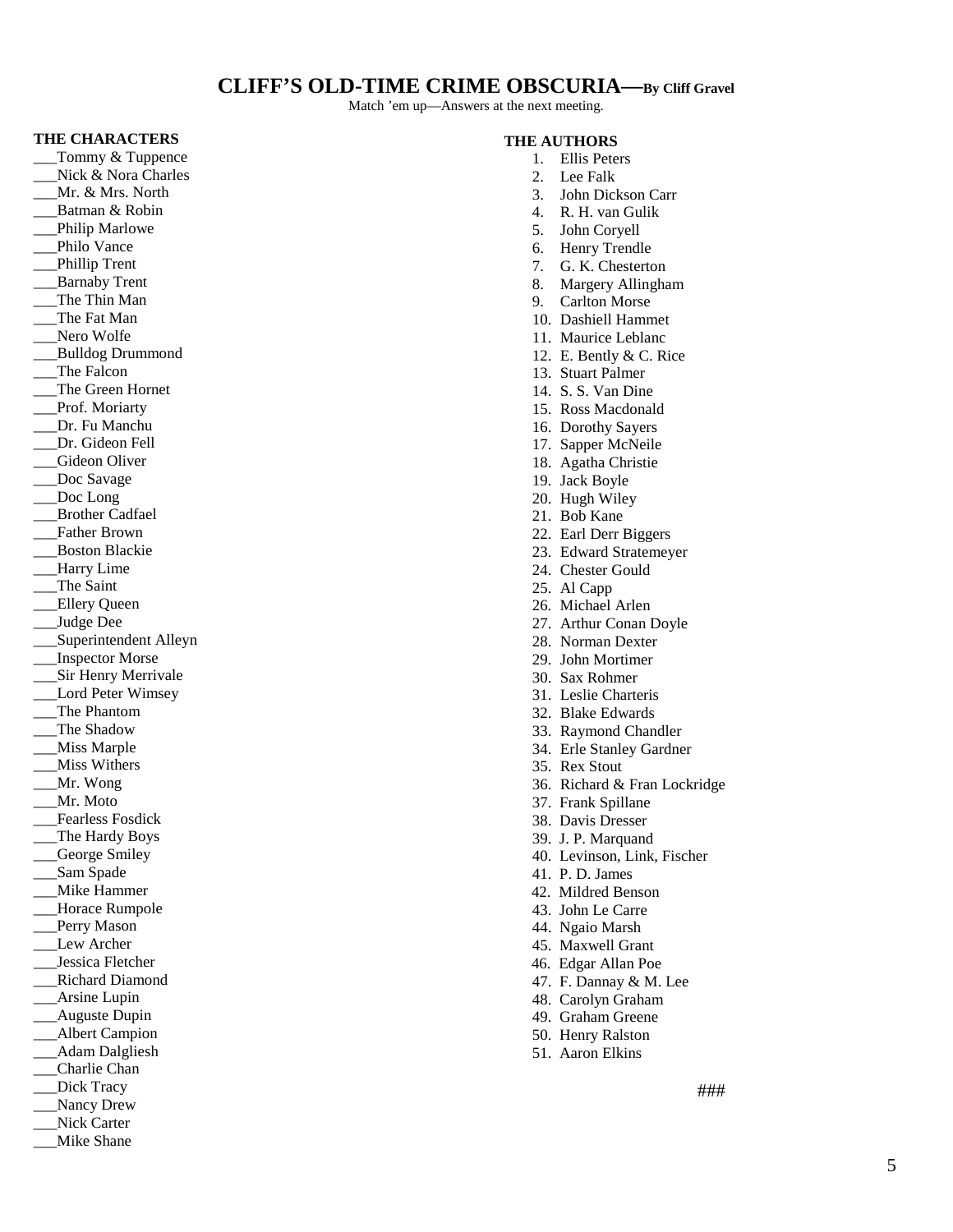**For only twenty dollars a year, you can become one of us. Enjoy the benefits of book discounts, free book exchange, guest speakers, and, best of all,**  good company! Croak & Dagger

### **The Cairn of Albertvs**

**Of gods and Saints…** 

*Bless them all, the long, the short and the tall.* 

 OK, that subheading is from a World War II ditty, but the description goes for both gods and Saints. And you might throw in ugly (Vulcan), gorgeous (Venus), nympholept (Jupiter), balding and overweight (Dionysius…in Walt Disney's *Fantasia,* anyway), pious (Teresa of Avila), fanatic (Symeon the Stylite lived atop a 16-meter high pillar), conservationist (St. Francis).

 You get the idea. If you're writing historicals of whatever era, your characters should talk knowledgeably about what those people talked about. Which brings us back to primary sources, books written by authors who lived at the time, or who refer to earlier sources that they've read. For Greek and Roman times, much material is available in English; the Penguin Classics lists over 100 works by 46 authors. Pagan gods of all sizes and sexual preferences run amuck throughout the stories, but who has time to find them all? A secondary source is Thomas Bulfinch's *The Age of Fable*. Bullfinch (1796-1847) taught the subject at Harvard at a time when most college students knew Latin and/or Greek and could read the same sources as did their professor. You can decide what god you want, find him/her in Bulfinch, then check to see what the ancient authors had to add. Now one of your characters can boast, "Say, wasn't that Bellerophon dude somethin' else?"

 Christian saints are somethin' else. They're still referred to, prayed to, and lit candles to on a daily basis, especially in New Mexico, where churches, towns, counties, mountains, rivers, arroyos, streets and children are named after them. The earliest saints are in the New Testament -Matthew, Mark, Luke, John, Mary, Martha, etc.—but those who followed run the gamut from Abdon to Zosimas. The 4<sup>th</sup> century *History of the Church* by Bishop Eusebius (c260-339) aready presents mythologized saints' lives. The good bishop gives a final summary of the martyrdom of a teenage slave girl named Blandina. "…After the whips, after the [wild] beasts, after the [searing] griddle, she was finally dropped into a basket and thrown to a bull. Time after time the animal tossed her…then she too was sacrificed, while the pagans themselves admitted that never yet had they known a woman to suffer so much or so long."

 The heroine of my first novel was named Blandina, at which my editor complained, "You can't call a heroine 'Blandina.' It's too…too…"

 "Bland?" "Exactly."

"The name in Latin means 'charming,' 'winsome.' And I

need her to be Blandina for the story line." Blandina she stayed.

In the  $13<sup>th</sup>$  century an Italian bishop named Jacobus de Voragine compiled an account of all the then-known saints into one volume, *The Golden Legend*. (Princeton University Press paperback.) This folklore of the saints is filled with their wondrous exploits, which on occasion, de Voragine says he doesn't believe, but will let readers decide. St. Francis, for example, practiced bi-location while alive and reanimated corpses after his death.

 Which brings us to our current bad-girl-turned-good-saintdu-jour, Mirium of Magdala. The *Legend* devotes over nine pages to her, accounts that are fanciful, yet without the least hint of a romantic involvement with Christ. One tradition holds that Mary Magdalene married St. John the Evangelist. She is said to be of royal lineage, then confused with the Mary who was the sister of Lazarus. She loved a good time all right, but after meeting Christ lived without reproach. As persecuted early Christians she and several friends were cast adrift in a boat that eventually landed at Marseilles. There the group went around performing miracles and converting the pagan Gallo-Romans. The Magdalene was buried at Vezelay. That's the western version; an eastern tradition has her accompanying the Virgin Mary to Ephesus and dying there, with her bones removed to Constantinople during the Muslim conquest of Byzantine lands. If your birthday is July 22, she's your patron.

 Incidentally, Abdon was martyred at Rome around 253; in the same century Zosimas died in bed at an Egyptian monastery**. —***Albertvs*

### **\_\_\_\_\_\_\_\_\_\_\_\_\_\_\_\_\_\_\_\_\_\_\_\_\_\_\_\_\_\_\_\_\_\_\_\_\_\_\_\_\_\_\_\_ THE CASE OF THE SINISTER COMPUTER** by Margaret Tessler

As I straggle into the new millennium, I wonder what happened to "User-Friendliness" in the computer world? My ex-word-processing program was always so tactful: "Drive A isn't ready, Darlin'; do you s'pose you could have forgotten the disk?"

In its declining years it told me, between wheezes, "It's time to move on, Dear, time to find a new computer."

So I attended a Seminar for Nitwits, where I foolishly confided to the resident guru that my current system was ten years old. He looked as appalled as if I'd confessed to chiseling documents on stone. Clearly I should have been Keeping Up.

Finally I got a brand new system with all the bells & whistles — everything but a manual. "People don't read manuals." Really! No choice but to muddle through the "Help" menu while it laughed at my illworded questions.

Worse, while trying to pull up a file, I got a message that "Winword" (whatever that is) was going to terminate my program because:

(cont'd on page 7)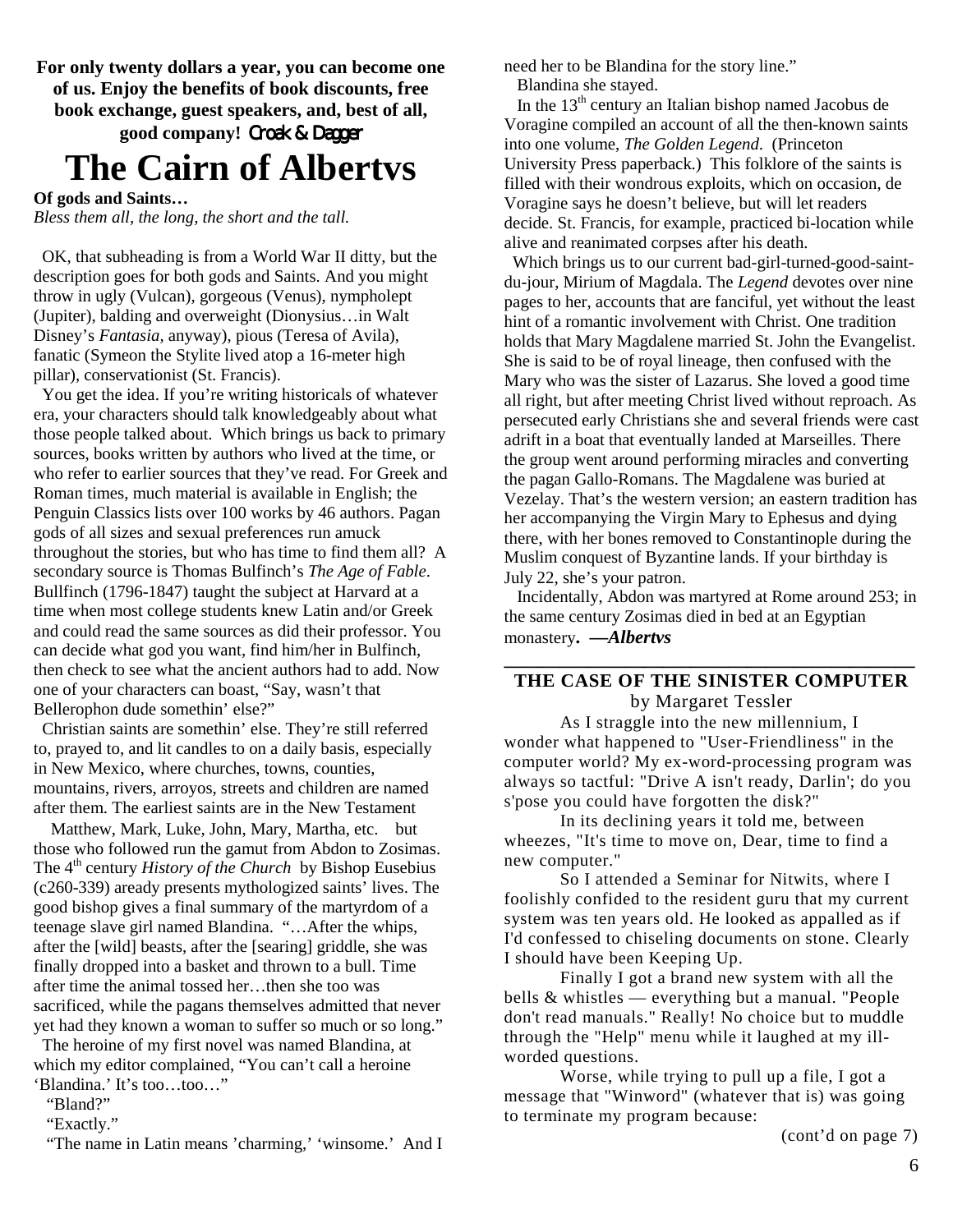#### **'YOU HAVE PERFORMED AN ILLEGAL OPERATION.'**

"Quick!" I shouted to my husband in alarm. "Look out the window. See if the Computer SWAT Team is surrounding our home even as we speak! Call a lawyer! Find out if they're expecting me at Sing-Sing!"

As I continued to stare in horror at my screen, I noticed that an "OK" bar had appeared. With no other options, I assumed I was supposed to click it. I've been involved in illegal activity? OK????

### ("OK")

On the next screen I clicked the word "Details," and a jumble of symbols and digits appeared with a message about something the mysterious WINWORD had failed to do. Fancy that.

On further investigation, I discovered that Winword was confused over a printer fiasco that had occurred earlier when the paper refused to budge. ("Not your fault, Dear," my old program would have consoled me. "'Twas Error #172.")

Instead, the Winword message told me to get out of Windows, fix the printer, and try again. That's silly, thought I. Nothing wrong with the printer. Maybe the paper just needs to be lined up better. So, after making sure all the gasping and grinding had quit, I squared the edges, reinserted the paper, and clicked the "Print" icon again.

Even as my page was printing out, a new message flashed on my screen telling me the printer wasn't working. ("OK") Next came the message that if I dared fix the printer while it was in the process of printing, I would do permanent damage to the cartridges. ("OK")

The only logical move now was to call my favorite computer-support-person/therapist, my sister, who told me, "I got a message once that beats yours. It read,

### **'FATAL ERROR ENCOUNTERED.'**

However I'm happy to report that my computer did not die. Neither did I."

I'm happy to report that MY computer and I are not in prison. What's more, we've reached a truce. Who knows, we might even become friends before this century is over.

("OK") **\_\_\_\_\_\_\_\_\_\_\_\_\_\_\_\_\_\_\_\_\_\_\_\_\_\_\_\_\_\_\_\_\_\_\_\_\_\_\_\_\_\_\_\_\_\_\_\_###\_\_\_\_\_\_\_\_\_\_\_\_\_\_\_\_\_\_\_\_\_\_\_\_\_\_\_\_\_\_\_\_\_\_\_\_\_\_\_\_\_\_\_\_\_\_\_** 

### **ROB'S RANDOM SHOTS**

**Who Killed Swami Schwartz? by Nora Charles, Berkley Prime Crime, 214 pp.** 

 Go ahead and laugh. It's all right. "Nora Charles" (who's really MWA Executive Vice President Noreen Wald) has made a career out of making mystery readers laugh. And it's not just her titles. Some of her more memorable characters, from Gypsy Rose Liebowitz to retired Sister Mary Frances Costello, the "Dancing Nun," start us chuckling from the moment they're introduced. Don't believe me? Try saying Swami Schwartz rapidly three times. And you're off and running.

 Here's the clever premise: Senior sleuth and recent widow Kate Kennedy accompanies Mary Frances to a dinner for local Palmetto Beach, Florida celebrity Swami Schwartz, born Allen Schwartz and raised in Brooklyn. When he drops dead of apparent poisoning early on (as all victims of murder should, so readers can focus on the suspects), suspicion centers on the other diners at his table: Sanjay Patel, a young Indian doctor who'd like to take over the Yoga Institute; Magnolia McFee, vastly rich local matron who intended to leave the bulk of her fortune to the Swami; her nephew Laurence, irked at losing so much of his inheritance; Dr. Jack Gallagher, local physician

and quiet partner of the Swami, who has more than lives at stake in the wake of the murder; rich Texas widow Dallas Dalton, who may be romantically involved with the doctor; young waitress Tiffani Cruz, who served the fatal dish and may be involved with Sanjay Patel; and restauranteur Danny Mancini, who, it turns out, is a World War II pal of Swami's dad.

 It's easy to see how Noreen could write scripts for the game of Clue. Sooner or later, Kate finds that everyone at the table that night had at least one motive for murder. But the fun is in the discovery, following Kate and her sister-in-law Marlene as they interview suspects, sneak into forbidden properties, and learn more about a cryogenics company that links most of the suspects.

 In this, the second book in Noreen's second series, sister-in-law Marlene gets many more chapters from her point of view than in the first Senior Sleuth novel, *Death With an Ocean View*, published in 2003. This doubles the amount of information the reader learns and introduces suspects who weren't at the table that night. The final confrontation occurs at an opulent mansion reminiscent of the best locales of Agatha Christie. Speaking of Christie, Kate Kennedy has been compared to a modern Miss Marple. Indeed, many, but not nearly all, of the suspects and other characters are men and women "of a certain age," but the reader quickly finds that preconceptions of senior citizens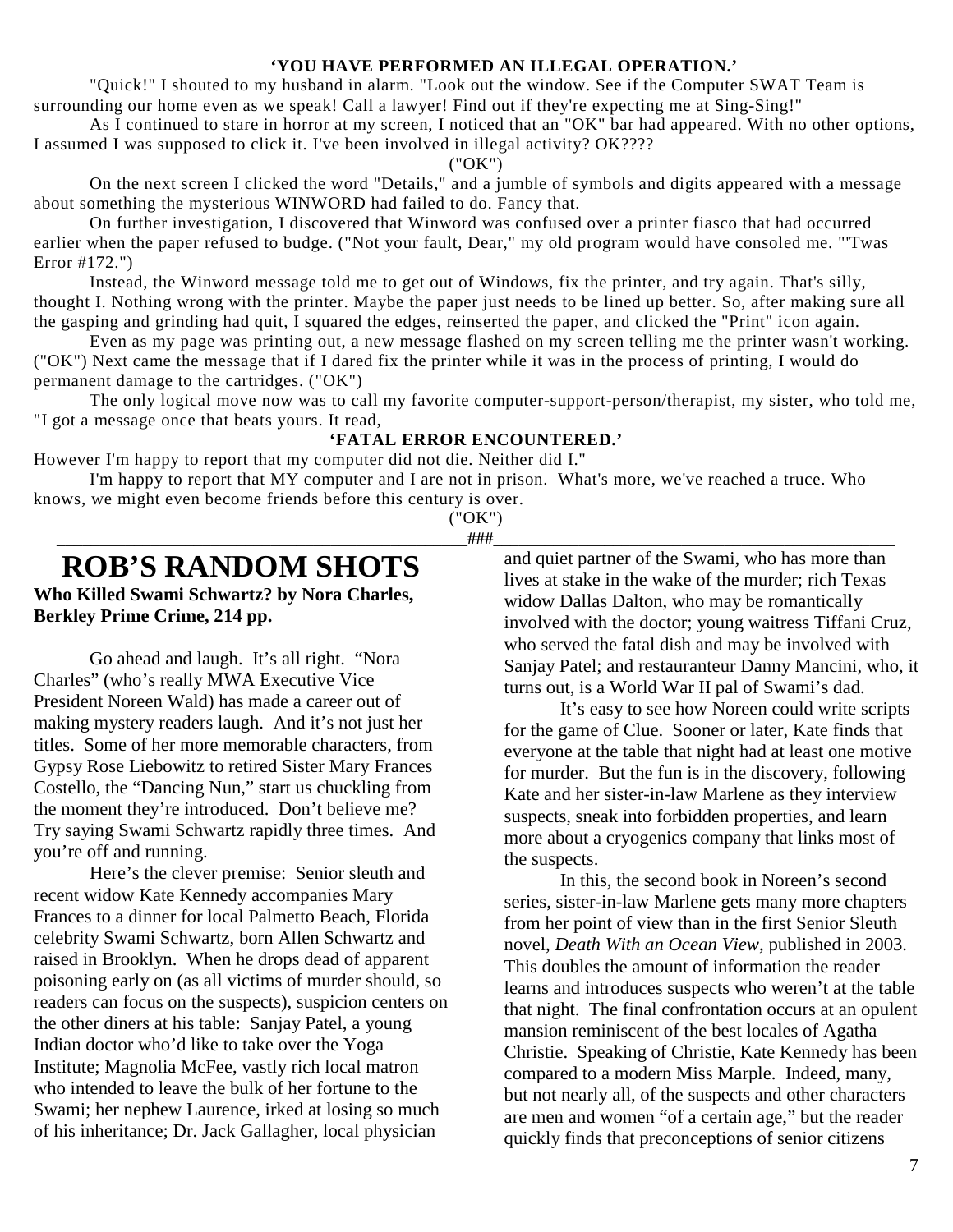don't fit the busy, inquisitive, sinister inhabitants of Palmetto Beach. Just like older readers enjoy Harry Potter, younger readers will get a lot out of this series.

 So there's mayhem, suspense, romance, and above all humor in the works of Noreen Wald, from her start in the *Memoir of a Game Show Contestant*, to the humorous *Fit and Fifty; Foxy Forever*, to ghostwriting Roxanne Pulitzer's *Strumpet With a Trumpet*, and on through five volume series about New York's Jacqueline "Jake" O'Hara in the Ghostwriter mystery series for Berkley. There's no mystery about why Noreen Wald is one of the funniest and most inventive crime writers around. Just try and catch her.

### **Skeleton Man by Tony Hillerman; HarperCollins, 240pp**

 How can a reviewer hope to be original in describing this, the  $17<sup>th</sup>$  mystery novel by Mystery Writers of America Grandmaster and New Mexico living literary treasure Tony Hillerman? Maybe by pointing out this novel's pedigree.

 Like his Southeast Asia novel, *Finding Moon*, his political novel, *The Fly on the Wall*, his memoir, *Seldom Disappointed* and his recollections of World War Two, *Kilroy Was There*, this novel was a longtime a-borning. You get a sense of that from the historical note at the beginning that notes that the 1956 airliner crash depicted in the book was precipitating incident that led to the creation of the Federal Aviation Administration.

 In a nutshell, like the novels of Ross McDonald, a tragedy of the past comes back in this novel to haunt the living. A rich man's son who was killed when two airliners collided over the Grand Canyon was on his last trip before marrying his pregnant sweetheart. Like many, his body was never recovered, nor was his attaché case filled with diamonds. Unlike many, however, the man's father refused to believe the fiancé's claim that the dead man was the father of her unborn child. Fast forward to the present. The father is old and ailing. The mother has died, a bitter and disappointed woman. Her daughter, now nearly 50 years old, sees a chance to prove her claim to a huge inheritance when diamonds of unknown origin begin to surface on the Navajo Reservation near the Grand Canyon.

 Enter our sleuths: The retired Lieutenant Joe Leaphorn, still chafing for a chance to contribute to investigations. Sergeant Jim Chee, about to be married to the woman he proposed to in the last novel. And Bernadette Manuelito, Jim's fiancé. Leaphorn's early

actions propel the story. Chee and Manuelito descend into the canyon in search of a rumored hermit who may have the diamonds, and who may be associated with Skeleton Man, the Hopi guardian of the Underworld. Conflict arises when the daughter arrives at the site and is stalked by a ruthless killer working to prevent her inheriting millions from her grandfather's foundation if her claim can be proven. Find the body, find the diamonds. And the race is on.

 As such, *Skeleton Man* is more a thriller than a mystery. So was Hillerman's previous novel, *The Sinister Pig*, although that book began with a murder. This is not a radical departure for Hillerman; *The Wailing Wind* was also a thriller and many of the author's previous mysteries embrace thriller elements. What is further developed in this book is the expanded role of Bernadette Manuelito, with many more chapters from her point of view than appeared in the two previous novels. It is not a stretch to say the Leaphorn-Chee mysteries have morphed into Leaphorn-Chee-Manuelito thrillers.

 Readers who have followed the careers and romances of these three characters will be delighted to be among friends again. And Tony Hillerman continues to weave mystery-thrillers out of the legends of Native American cultures and historical events of the Southwest.

**\_\_\_\_\_\_\_\_\_\_\_\_\_\_\_\_\_\_\_\_\_\_\_\_\_\_\_\_\_\_\_\_\_\_\_\_\_\_\_\_** 

**—Rob Kresge**

**Rob's off the ankle bracelet and has been on the loose lately, and woke up one morning to find himself in El Paso, Texas, at the LEFT COAST CRIME conference. Here's some stray voltage:** 

### **Snapshots of the 2005 Left Coast Crime Conference in El Paso, Feb 24-27**

Disclaimer: The following article is meant to be a series of impressions by one attendee at an annual mystery conference held this year close to our neighborhood. Since no one person could attend all four panels held each hour, this will only be a representative sample of what went on. Aspiring mystery authors should consider attending conferences like this to network with published authors, agents, and editors. Conferences held close to where we live give writers a less expensive opportunity to learn about our craft and further our careers. Other important annual mystery conferences include:

**Bouchercon**, held each fall in a different city, awards the Anthony prizes.

The **MWA** (Mystery Writers of America) **Symposium**, held each April in New York City, awards the Edgars.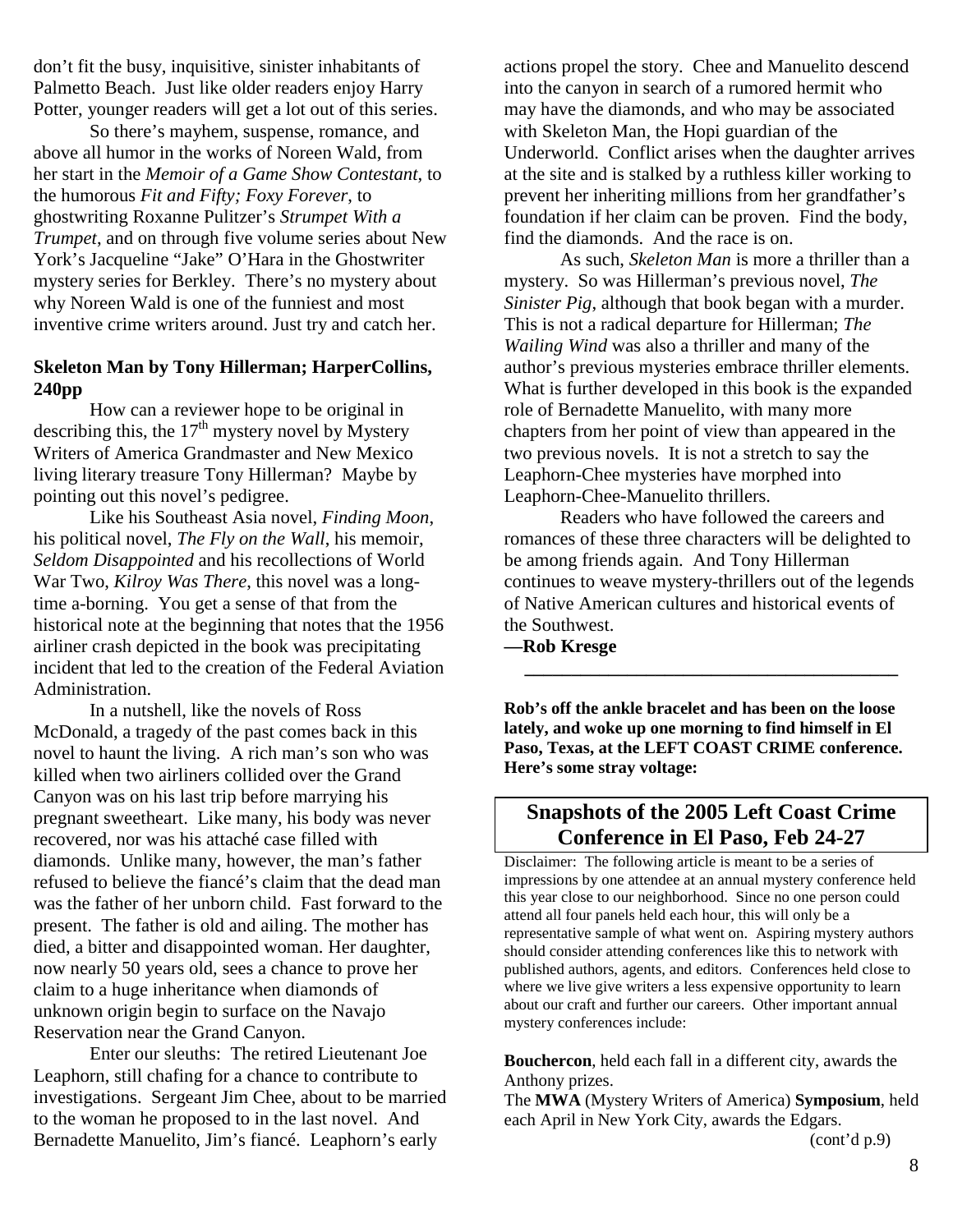**Malice Domestic**, held just after the Edgars each late April/early May in Washington, DC. It awards the Agathas for "traditional" mysteries.

Besides these "big three" and LCC, the following annual conferences are also useful:

- **Sleuthfest**, held in late winter in Florida.
- ⋅ **Mayhem in the Midlands**, held each May in Omaha.
- ⋅ **Of Dark and Stormy Nights**, held each June in Chicago.
- Not a mystery conference per se, but chapter members Roy & Carolyn, Sarah Schwartz, and I plan to attend the first US conference of the UK's **Historical Novel Society** in Salt Lake City April 15-17.

 Left Coast Crime is held every February in a different city, usually on the West Coast, but that requirement is geographically flexible, as you can see from this year's choice of El Paso as the host city. Next year, LCC travels across the pond for its first ever conference in the UK, in Bristol, which is—you guessed it—on England's "left coast."

 Since this year's LCC was being held so close to Albuquerque, four of us SinC Croak & Dagger Chapter members went—authors **Penny Rudolph, Pari Noskin Taichert, Margaret Tessler,** and aspiring author me. This is a smaller conference than the "Big Three, perhaps since it wasn't being held in glamorous California. The nearly 300 attendees included only two editors and two agents, smaller numbers than the four Malices, two Bouchercons, and one MWA that I've attended. However, New Mexico mystery authors were heavily represented. Besides Penny, Pari, and Margaret, thriller authors **Joe Badal** and **David "Rambo" Morrell** were there. And mystery authors **Steve Hamill, John Maddox Roberts, Walter Satterthwaite, Susan Slater,** and **Judith Van Gieson** were also present, as were recent NM expats **Steve Brewer** and **Lauren Haney.** NM resident and nonfiction author **Ernie Bulow** was the Fan Guest of Honor and brought his family. And the two Eastern dude authors who spoke to our chapter in February, **Donna Andrews** and **Clyde Linsley**, also attended.

 One of the best known authors in attendance was Guest of Honor **S.J. Rozan**, whose Bill Smith-Lydia Chin mysteries have won several awards. Her books have a unique twist in that each volume in the series alternates from one of those two protagonists' points of view.

 Other noteworthy attendees included **J.A. Jance**, whose Arizona and Seattle series have won several awards, **Rhys Bowen**, perennial Agatha and Anthony favorite, and **Dr. Doug Lyle**, whose helpful book *Forensics for Dummies* has been a boon to mystery authors and aspiring authors.

 Other attendees included new Arizona author **J. Carson Black**, historical mystery novelist **Michelle Black**, thriller authors **David Dun, Barry Eisler, Lee Goldberg,** and **J.A. Konrath**, El Paso author and conference official **L.C. Hayden**, authors and photogenic guy magnets **Harley Jane Kozak** and **Twist Phelan** (her real name, incidentally), half of the **P.J. Parrish** writing team, historial mystery award nominee **Ann Parker,** and important independent mystery publisher **Barbara Peters** (Phoenix's Poisoned Pen Press) and her husband editor **Rob Rosenwald**.

 Presentations before the conference opened were taught by professionals in their fields, and included firearms familiarization, investigative procedure, forensic techniques, forensic success stories, and publicizing your books.

 Panels began the next day. The following mentions are not comprehensive, but these are some of the panels that writer and fans enjoyed.

- ⋅ Detectives in the Ancient World was chaired by **Doug Lyle** and included NM history/mystery authors **Lauren Haney** and **John Maddox Roberts**.
- ⋅ At the same hour, **Pari** sat on a panel on the Tough, Edgy Sexy Female Sleuths of today.
- ⋅ Writing Violence was chaired by **Barry Eisler**, author of the John Rain series of thrillers about a Japanese-American hitman living in Tokyo.
- ⋅ **Penny** chaired a valuable Historical Research panel.
- The Old West as Background was chaired by Raton's **Steven Havill** and included authors who write in that era, **Penny Rudolph and Ann Parker**. (cont'd p.10)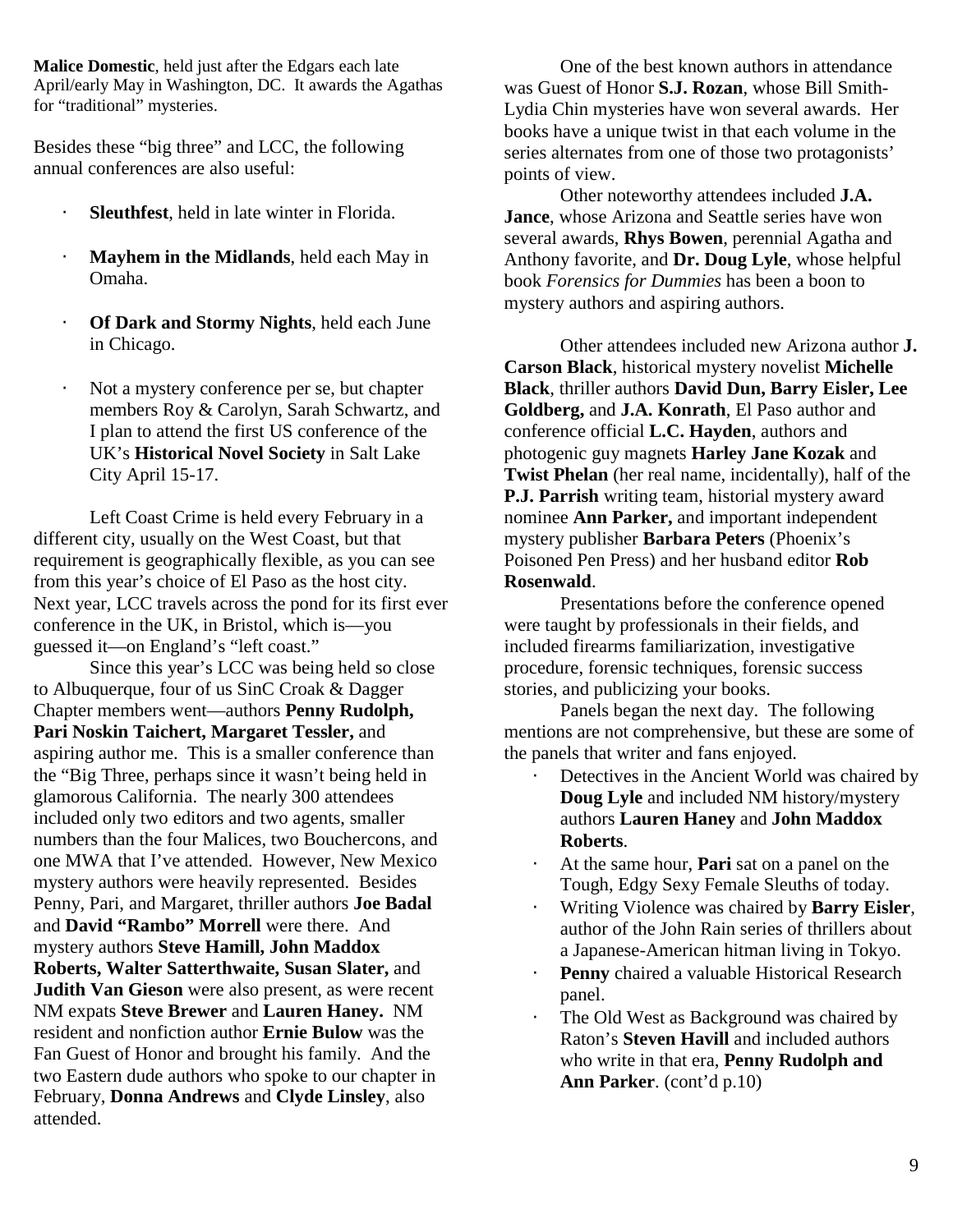- **Pari** chaired a panel of authors writing protagonists of the opposite sex that included **Kit Ehrman** and **P.J. Parrish**.
- ⋅ **L.C. Hayden** had a panel on humorous incidents on book tours and at signings on a whim and I laughed till I cried. **Lee Goldberg**  and **Joan Hess** were particularly amusing.
- ⋅ Friday night **David Morrell** hosted a wellattended showing of an episode from the first season of *Route 66* that took place in El Paso and guest starred Lee Marvin. Series writer Stirling Silliphant became Morrell's mentor in his early years.
- **J.A. Konrath** chaired Crossing the Threshold From Mysteries to Thrillers with **P.J. Parrish** attending. This was helpful to writers of spy thrillers. Konrath and panelist **Lee Goldberg** were quite interesting. Goldberg is a career screenwriter and author of the Diagnosis: Murder series based on the TV program.
- ⋅ Must-Read Thrillers was chaired by **Barbara Peters** and included **David Morrell**. Informative and well-attended.
- The Hidden Message of Thrillers chaired by *Mystery Scene* magazine's **Adrian Muller**  (also organizer of LCC 2006 in Bristol, England) included thriller author **David Dun**.
- Immediately following that panel, charter members of the newly-formed (Oct 2004) International Thriller Writers Organization held another standing room only session to acquaint the audience with what the group has already done and its plans for its own conference and annual awards.

On Sunday, **Barbara Peters'** panel on humor in mysteries included ABQ fave **Steve Brewer. Clyde Linsley** participated on a panel that dealt with research and what happens when fact and fiction don't match.

The conference was not only well attended but well appreciated. Look forward to attending the next Left Coast Crime Conference, across the pond in Bristol, U.K.

**—Rob Kresge** 

### **Croak & Dagger Lineup**

**Saturday, 26 March, at 1 p.m.**, we will be hearing from Albuquerque PI Pat Caristo, who teaches courses on how to become a PI at UNM. She will be speaking on how real PIs and their work differ from the popular conceptions portrayed in books, movies, and TV. **Tuesday, 26 April, at 7 p.m.**, we will hear from former Federal Agent Lucinda Schroeder, who consults on security and mystery writing with her firm, The Crime Connection. She will be speaking on under-cover operations.

**Tuesday, 24 May, at 7 p.m.**, the chapter will hear from Albuquerque Police Department spokesperson Trish Ahrensfield on a subject still to be determined. She has many years of experience and countless stories to relate.

**Saturday, 25 June, at 1 p.m.**, UNM history professor Virginia Scharf, who writes the Mustang Sally mystery series as Virginia Swift, will talk about how she writes, how she develops characters and plot, and why the books are set in Wyoming.

**ALL MEETINGS IN THE POLICE SUB-STATION! 12800 Montgomery Blvd NE (across from McDonald's)** 

### **SUMMARY OF FINDINGS**

*The Nooseletter* is the official internal organ of The Sisters in Crime (SinC), Croak & Dagger Chapter, Albuquerque, in association with The SinC national organization. Opinions expressed herein are those of the authors and editors. Members of Croak & Dagger are encouraged to contribute articles, reviews, essays, etc., for consideration for publication, average length 500 words or less. Publication is the first of every other month, submission target dates being the  $15<sup>th</sup>$  day of the month prior to publication: 15 Jun, Sep, Dec. Send to: royandcal@netzero.com, subject line "Article Submission." *[The Nooselette](mailto:royandcal@netzero.com)r* will be sent electronically to members and friends during the first week of each publication month.

 **—***Page Erwin*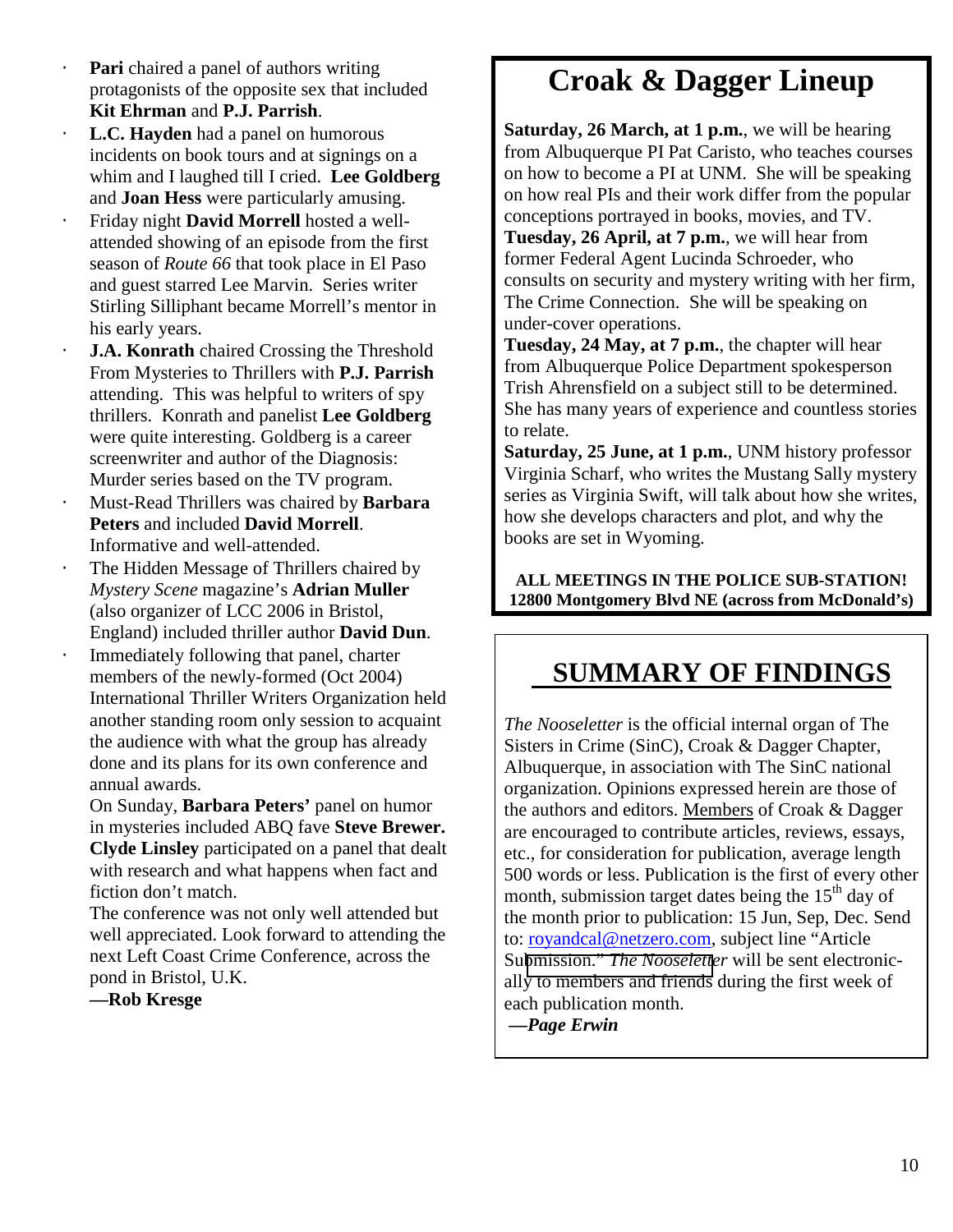### **BOOK REVIEW—Ira J. Rimson**

*Murder and Mayhem: A Doctor Answers Medical and Forensic Questions for Mystery Writers*  by D.P. Lyle, M.D. New York; Thomas Dunne Books/St. Martin's Minotaur, 2003. 278 pp. ISBN 0-312-30945-7 \$23.95

Reviewed by

 "I have an unusual question. A teenage girl catches her dad having an affair with a young mother whose child the teen-ager baby-sits. She wants to punish the young mom and her dad. Could something be put on the woman's diaphragm that would cause them some discomfort? I thought of Vicks VapoRub or Ben-Gay, but these would be detectable before she inserted it. Any other ideas?"

 I'm not sure that's the kind of forensic medical issue that might arise in one of your books. If it does, you'll find the answer on page 276 of this strange and (for the mystery writer) invaluable tome. Luckily, it happens to be available at six branches of our local library.

 D.P. Lyle is a California cardiologist who writes "The Doctor Is In" question-and-answer column in *The March of Crime* and *The Sleuth Sayer*, two newsletters from chapters of the Mystery Writers of America. *Murder and Mayhem* is a compilation of one-hundred and fifty some columns ranging from what a close-up gunshot wound looks like to the lethal dosage of strychnine in humans and animals. Any mystery or crime writer who needs to know how long it takes to smother someone with a pillow *needs* this book.

Lyle seems to delight in responding to sometimes bizarre questions posed by mystery writers intent on defining new and different mechanisms of mayhem and death. He gently advises a theorist that opium is a central nervous system depressant, and thus is a "downer," most likely incapable of stimulating violent behavior. However, he also advises the questioning author that were the character undergoing withdrawal, unruly behavior might just result.

 Lyle takes pains to explain more than just *what* happens in the situations posited by the questioners. He goes into sufficient detail that the reader can understand the factual bases for his explanations, in language that makes the science accessible, even to Humanities majors. I'd recommend this book for addition to any mystery or crime writer's library. Even if you don't have a situation currently that cries out for edification, there are enough novel ideas for dealing death and destruction that you're sure to find one that will fit into a future plot.

Oh, yes, the question posed at the start of this review. Dr. Lyle's answer: "Tabasco. No contest."

### **OP-ED —THE GALLOWS TRAP DOOR—**

### *REJECTED ?* —*by Page Erwin*

 You have to learn to love those rejection letters that you get from publishers and agents. The other option is to read them seriously and become terminally depressed. Of course, if you're a masochist, you can reach a state of ecstatic pain after just the first couple of years.

Page Erwin went through their fat folder labeled "Yellow-Bellied Rejects" in honor of those too cowardly to take on their work.

> "Please forgive the impersonal note…" "We're not the right match for you…" "We feel we must decline..."

"It's just not right for us…"

"Better luck elsewhere…"

"We'll have to pass, the mystery doesn't engage us…"

 Then there are the more humble, indecisive and guilt-ridden phrases:

"Though it is an intriguing concept, unfortunately it's not quite right for us."

"It just doesn't fit our list."

"We don't feel confident in our ability to place your manuscript." (Well, if you don't feel confident, why would we want to hire you to represent us?)

Personally we like the positive conclusions that give us reason to hope. Phrases like: "Good luck in placing your project well," and "We hope you're not discouraged by our decision," and "Another publisher may have room for your work," and "Your material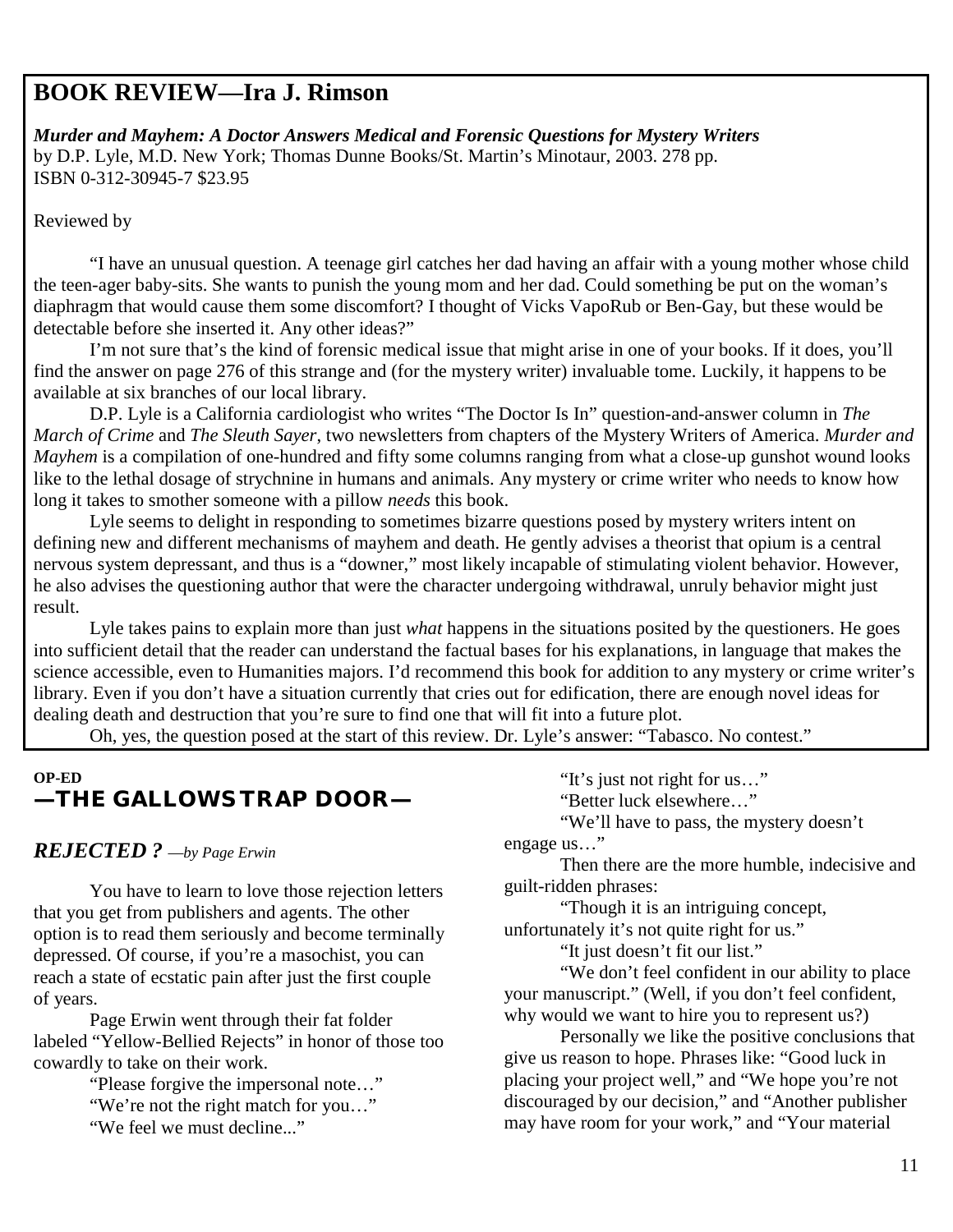does not fit the list we're publishing, but we wish you well." (So what's on your list? Oh, please, please tell.)

One thing is for certain, not much reading of manuscripts, or front matter, or even, in some cases, cover letters is taking place. The uniformity of response and the fact that ninety-something percent of all rejects have not one personal aspect to them, not a single drop of pen ink, no hint that personal attention has been paid to the material sent.

The word "REJECTION" according to the dictionary, carries with it a sense of the following: To refuse, to act or throw away, to discard. Worse yet: to repel, to refuse to consider, to spew out (ouch!) or to forsake. Put that definition in the balance, and most of our reject letters amount to a rejection of the notion of even considering a rejection of our work. Nearly always what has been rejected is the idea of even reading your work.

Where has courtesy gone? Why do many agencies reject you in twenty-five words or less? Is there a paper shortage? Low on ink? There's certainly enough rudeness to go around.

That leads us to the more prickly question: Who's turning your work around? Probably it's neither a publisher nor an agent. "Kristy-Girl," age twentythree, with a degree from Barnard in English lit and a lifetime of playing Game Boy, while watching rapidfire TV programming and listening to her I-Pod. Thrilled to have a job in New York publishing, even if it mainly entails sending rejects after barely glancing at queries, getting double latte with cinnamon or Chai tea for the boss, handling his or her appointments, running interference, and once in a great while going to lunch at a swell place with a prospective author, and the boss. Usually, that's as far as your package gets.

Back when we were publishers, several of our assistants moved up to bigger houses, Boston and New York. Ironically, two of them were the poorest interns we ever had, solipsistic druggies with masters' degrees. They went on to become little Kristys.

Back to Kristy: she's not making quite enough to pay for the grubby basement apartment in East Fourteenth Street that she's sharing with her roomy who works at The Gap, and she's spending most of her time completing her own chick-lit masterpiece. Is she going to bother to sign her name as "first-reader." No way!

Poor girl! Hers is not an easy job. It's tedious, repetitious, and sometimes downright boring. There's sorting, filing, and that grotesque stack of queries, even complete manuscripts from those fools who think

they're going to get published. And there's the housekeeping. Did they include an SASE? Is there adequate postage on the mss box? Many publishers keep the boxes and never return the mss. "Whatever!"

Then there are the phone calls. Imagine, writers want to know, after waiting a year or more, what the action step is. The nerve! Word is, "Don't ever call the publisher. They don't like it." Just because the author probably put her life on hold and wrote for two years, doesn't mean you should reveal to her whether or not it has gone to the second round of readers. Keep her in the dark. Make her grovel!

How did such a system come to be?

As former editors of an award-winning small press that we operated out of a Maine farmhouse for twelve years, we have great understanding of editors, and we know how manuscripts can pile up. Once our press had established itself, we received almost fifty pounds of queries and manuscripts per month, and during competitions it was ten times that amount.

We have to admit that not every query or submission deserves a reply. There are crazies out there who think they can write. Editors and agents shouldn't be expected to reply to queries without SASEs, or to queries from filled with wild claims or threats. Lots of writers have the nerve to send messy, coffee-stained, refolded and re-used manuscripts. We used to don our rubber gloves and drop them into the nearest wastebasket. Some do not deserve a reply.

However, in our twelve years of serving the world of small press, publishing eighty-five titles, we hand-wrote replies to every legitimate query that came our way via the Troy, Maine, Post Office. When we had time, we offered constructive criticism, but only when asked. After a few years, writers began asking for rejection. They'd say things like "Dear Nightshade Press, that was the most helpful rejection I ever received. Thank you!" or "Please feel free to reject me, but could you make suggestions again?"

Our concern here is the way queries are handled and turned against us. Our own personal reject file, now that we are full-time writers, is the aforementioned "Yellow Bellied Rejects" file. (No point in taking ourselves too seriously.) When reviewing our rejects we noticed certain trends. How often the excuse involves volume. Examples: "Due to the large number of queries…"; "Of the thousands of queries we receive every year…";"We receive more than two hundreds submissions per week…"; "…tremendous number of queries…"; "So many submissions…". Our response: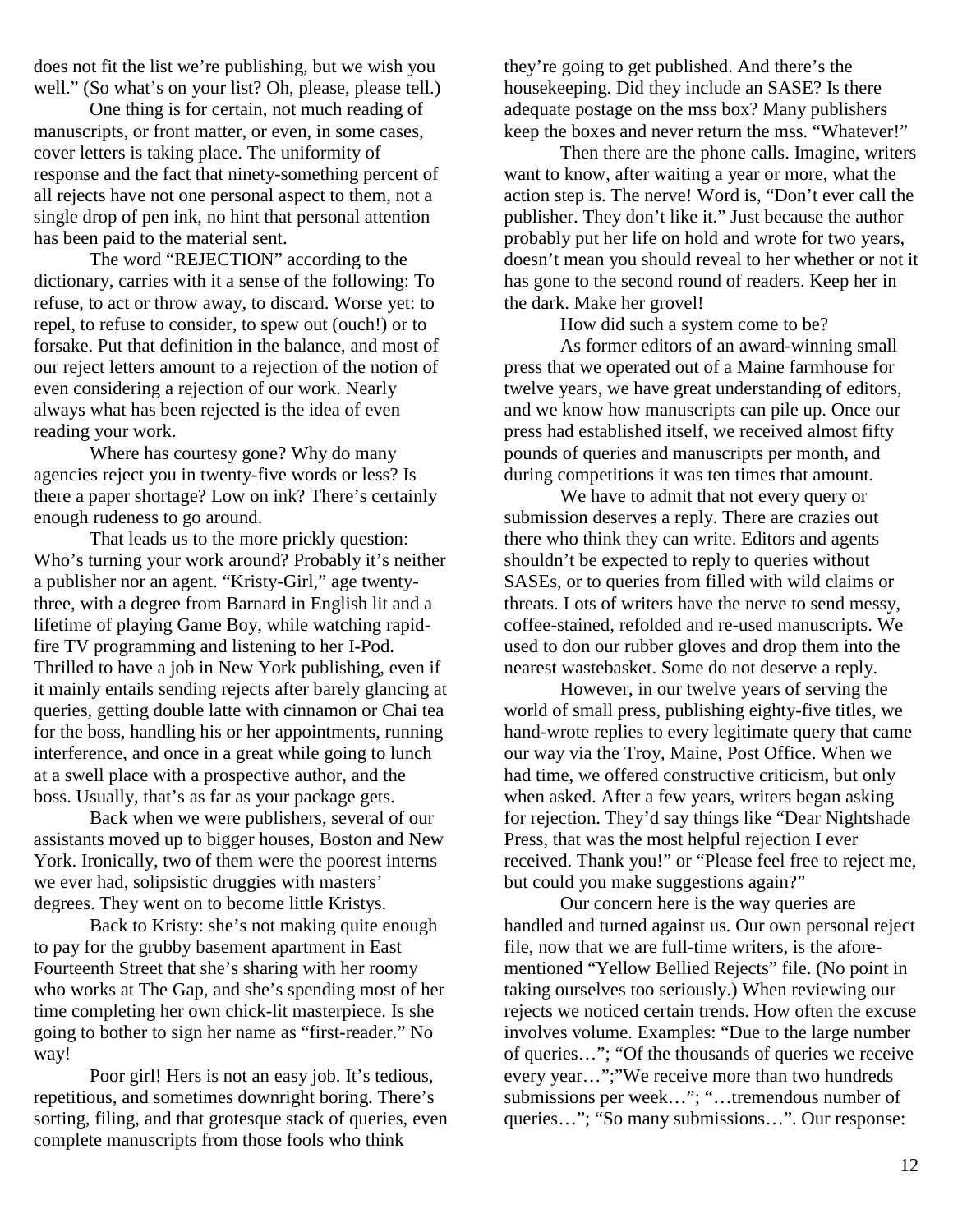"Hey! That's your job. Without writers, you don't exist."

Then there is the sincere reply so appreciated, "Please forgive the form of this letter, especially if you've waited a long time…"

We must say that the Michael Larsen-Elizabeth Pomada Literary Agency out of San Francisco sent a long, humble, and interesting explanation of why they could not represent us. What a refreshing change, and it provided useful information. (And it was signed.)

 The Castiglia Literary Agency, also from California, sent a courteous and thoughtful reply, even if it was a form letter. It even appeared to be personally signed.

One of the most encouraging rejects we've received recently was from the John Hawkins Agency, which revealed that they had, indeed, read our manuscript and understood it. They even included concrete suggestions referring to the pacing of the first few chapters. Yes, there are respected and totally professional agents out there.

Our final words are these, directed to those "straw man" agents and publishers in whom we place our trust as mystery writers.

1. If you're going to use a preprinted card, have more than twenty-five words on it and no faded ink!

2. Explain a bit about what you're currently looking for. Many authors write in more than one genre.

3. Avoid ruthless rudeness. It's bad enough being a writer, but do we need to be bullied?

4. Can't you at least thank us for our interest and sign your name, personally?

5. In a more perfect world, you'd actually read something we wrote and give us a substantive reason *why* you can't use it.

Listen up, Sisters, hang on to those vacuous rejection slips. Two reasons come to mind. The most practical is that it proves to the IRS that you are a serious writer and that you are seriously seeking publication. The second is that you can examine the few personalized rejects, looking for patterns and common threads of complaint. Not much consolation in that kind of salvage work, is there? A bit like the crow picking through a cow paddy for a few kernels of corn.

Much of being successful as a writer has to do with attitude. Use those rejects as a cheer-me-up when your car gets totaled. (Everything's relative, even joy and sadness.) Those innocuous pieces of correspondence are the writer's badges of honor. They

represent commitment, dedication and belief in oneself. So keep them in a safe place for that day when you luck out, and that envelope with a "yes" in it arrives in the mail. The reject slips will mean so much. —ED

\_\_\_\_\_\_\_\_\_\_\_\_\_\_\_\_\_\_\_\_\_\_\_\_\_\_\_\_\_\_\_\_\_\_\_\_\_\_\_\_\_\_\_\_

**PLEASE NOTE:** You too can submit essays for OP-ED or use in any other part of the *NOOSELETTER.* Make it about as long as the one you just read, or a little shorter. ED

# **LOCAL APPARITIONS**

**\_\_\_\_\_\_\_\_\_\_\_\_\_\_\_\_\_\_\_\_\_\_\_\_\_\_\_\_\_\_\_\_\_\_\_\_\_\_\_\_\_\_\_\_** 

**BARNES & NOBLE** At the Coronado Mall—

 \*Wednesday, March 30 at 7:00 pm— **Nevada Barr**, well-known author of mysteries set in U.S. National Parks, will sign her latest Anna Pigeon mystery, *Hard Truth*.

### **BOOKWORKS—**

 \*Sunday, April 10 at 3:00 pm— **Walter Satterthwaite**, Santa Fe author, will read, sign, and discuss his latest book, *Cavalcade, a Phil Beaumont and Jane Turner Mystery.* 

 \*Thursday, April 21 at 7:00 pm— **Aimee and David Thurlo** will sign and discuss their Ella Clah mysteries and other books.

**BORN TO BE READ—Nothing Scheduled!!!** 

**PAGE ONE—** Nothing scheduled!!!

### **A THANK-YOU NOTE TO THE C&D CHAPTER**

**To:** 'Pari Noskin Taichert' **Subject:** Gratitudinous Greetings

Pari –

 Please extend my thanks to the membership of the Croak and Dagger chapter of Sisters in Crime for a marvelous evening. Albuquerque is wonderful, and so are its people – at least those I met on that great Tuesday at the cop shop. I hope you'll see fit to invite me back someday. My best to everyone,

Clyde T. Linsley, Jr.

13